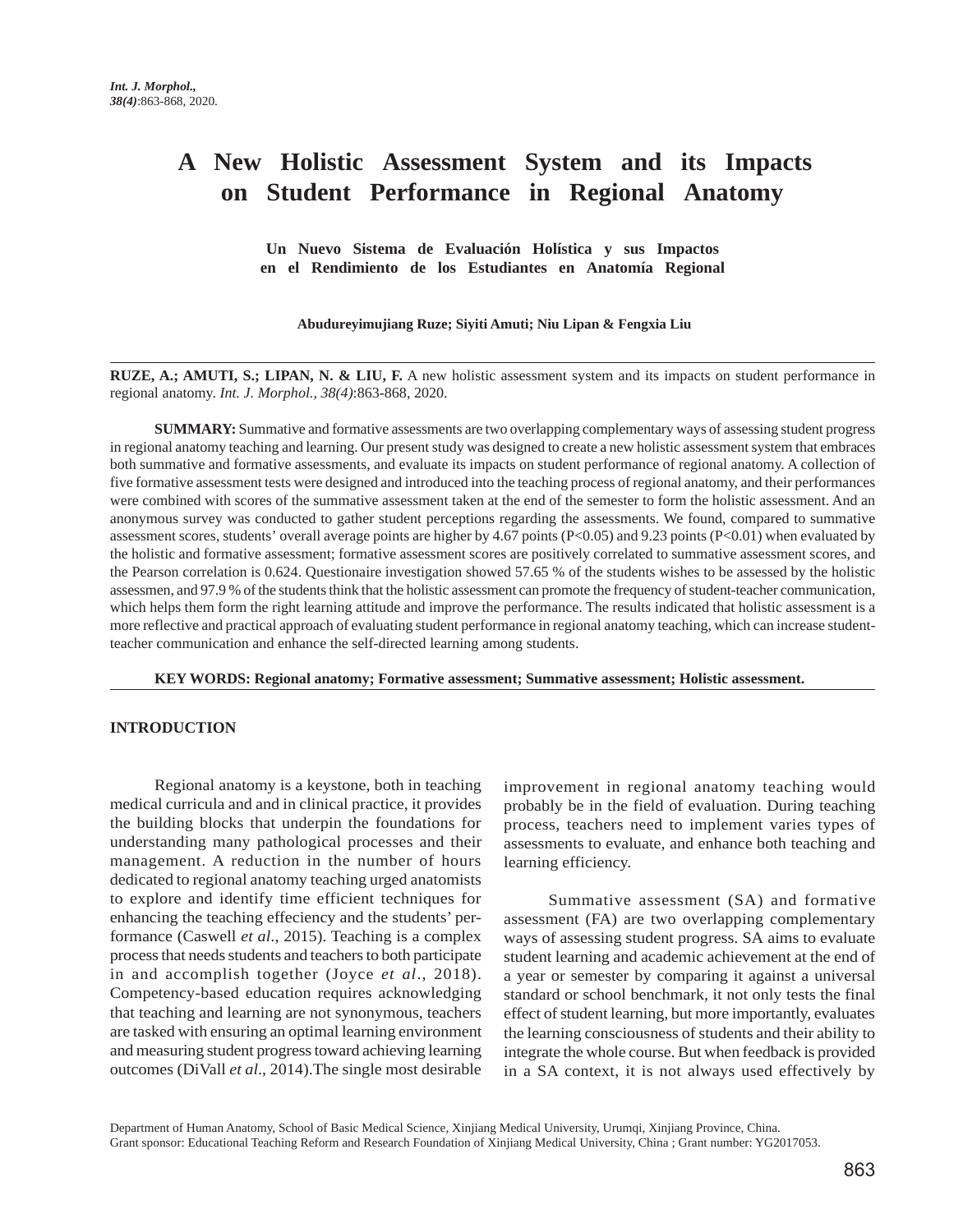learners. FA refers to an approach that evaluates student performance timely, dynamically and repeatedly (DiVall *et al*.; Evans *et al*., 2014; Del Fiol *et al*., 2016). It consists of tests and activities to determine the level of knowledge of students for the purpose of providing feedback and planning of future instruction of self-directed learning, then students know how and what to learn (Caswell *et al*.; Gerhard-Szep *et al*., 2016). FA is more diagnostic than evaluative, usually systematic in approach, and is designed to be available to students during a particular period of study to provide motivation for learning (Mitra & Barua, 2015). It also familiarizes students with the expectations of SA, required levels of learning and provides feedback that guides the direction of both the student learning and a faculty member's teaching (Kibble, 2017).

However, we found that students tend to stop reviewing the related knowledges after periodic exams, and they lose the willingness and the ability to integrate various parts of the course, and lack of systematic understanding of the course. Therefore, in order to achieve high efficiency in teaching and learning of regional anatomy, we introduced a series of FA tests into the teaching process of regional anatomy, through which timely feedback is given to students so that they can adjust their learning strategies accordingly in each module. FA not only fulfills the needs of the learner, but it also fulfills a teacher's obligations to students by providing appropriate resources to aid in learning and teaching. But in most cases, FA often has low or no point value, which means it is still the SA that provides a final measure of student performance, and it is still the most conventional and generally accepted way of evaluating studentlearning in China and many other countries in the world. However, the fact that student performance in FA doesn't contribute to the final measure not only undermines its value, and but may also decrease student participation and the time students spend on respective subject. Knowing that FA tests does not contribute to the final measuring system, students might consciously or unconsciously tend to decrease the importance they attach to FA tests.

We believe that a holistic assessment (HA) consisted of both FA and SA combined appropriately might be a better measuring system in terms of being practical and reflective of student performance than any other assessment systems, FA or SA, implemented alone in teaching and learning of regional anatomy. And this study was conducted to compare three different types of evaluation systems (HA, FA, and SA) and explore their effect on student performance of regional anatomy.

# **MATERIAL AND METHOD**

The institutional review board of Xinjiang Medical University granted this educational method study an exemption from formal review (Educational Teaching Reform and Research Foundation of Xinjiang Medical University, YG2017053). Permission was obtained from all students to use de-identified performance assessments for this study and subsequent publications. A total of 426 third year students participated in the study across 8 separate iterations of tests that contain 4 module tests (4 quizzes, limbs, head and neck, abdomen, thorax and pelvis), 2 spotter tests using specimens(mid-term and final specimen exams), a mid-term exam and a final summative exam (September 2016–January 2017).

**Establishment of the FA.** A collection of five FA test types including quizzes during lectures, after-school assignments, four module tests, two spotter tests using specimens and a mid-term exam were designed and introduced into the teaching process. Among them, the former two(quizzes during lectures and after-school assignments) does not contribute to the overall average FA scores, and the rest of the FA tests contribute evenly to the overall average FA scores. At the end of the course, student performane were evaluated sololy by the overall average FA scores. The FA tests include Among them, the former two(quizzes during lectures and after-school assignments) does not contribute to the HA, they were purely designed to diagnose and monitor how the students were responding to the lectures and lab class being presented. And the latter three(four module tests, two spotter tests and a mid-term exam) account for 10 % for each in HA. The SA test refers to the summative exam taken at the end of the semester to test students' overall grasp and understanding of the whole knowledge of the book and makes up 70 % of the HA.

**Establishment of the SA.**The SA test is formed merely by one single exam taken at the end of the course to test students' overall grasp and understanding of the whole knowledge of the book. At the end of the course, student performance were evaluated purely by the exam taken at the end of the course.

**Establishment of the HA:** HA is a synthetic complex of FA and SA tests. It is formed by the SA and FA scores meshed up at a certain proportion. As it is mentioned above, FA tests include quizzes during lectures, after-school assignments, four module tests, two spotter tests using specimens and a mid-term exam. Among them, the former two (quizzes during lectures and after-school assignments) does not contribute to the HA, they were purely designed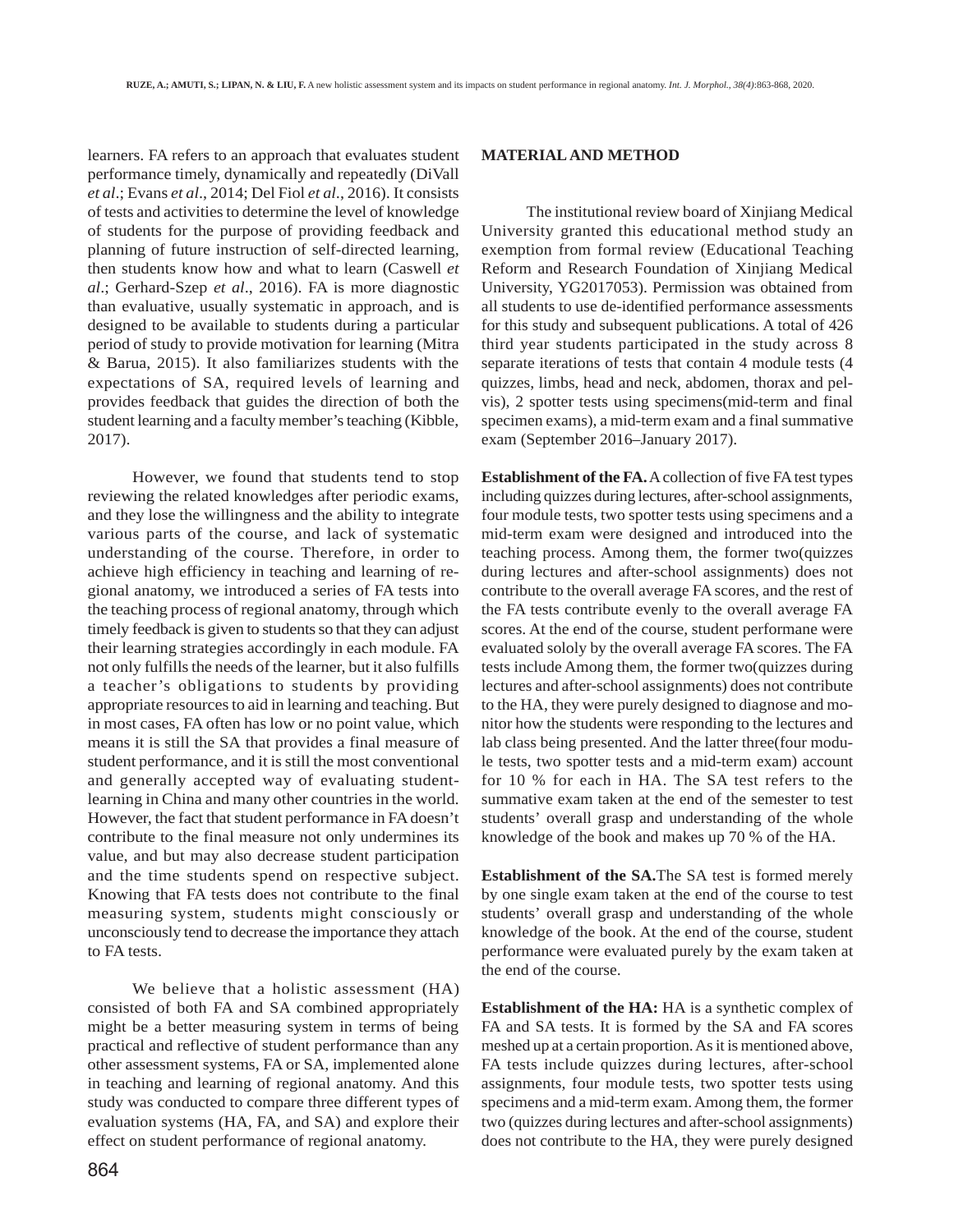to diagnose and monitor how the students were responding to the lectures and lab class being presented. The latter three (four module tests, two spotter tests and a mid-term exam) account for 10 % for each in HA. The SA test refers to the summative exam taken at the end of the semester to test students' overall grasp and understanding of the whole knowledge of the book and it makes up 70 % of the HA. Table I provides a detailed summary of the FA tests and SA that released, and illustrates their contents, time of release, their proportion in the HA, and details of when students receive answers and feedback.

**Questionnaire:** Student opinions were gathered from a handout on-site paper-based survey asking 6 questions about their experience of the measuring systems used during the teaching process. 407 students out of 426 reponded to the survey. In the first question we asked students "By which assessment system do you wish to be evaluated?" to find out which type of evaluation system is more appealing to students. And under the hypothesis that the reason FA benefits student learning is that it mainly enhances student-teacher communication, we asked students about the ideal and actual rate of student-teacher communication in question number two and three. To explore to what aspect the feedback from FA contribute to, we asked students about impact of the feedback from FA in the last two question. The questions asked and their respective answer choices in the survey are included in Table II.

Table I. The contents of regional anatomy teaching evaluation system.

| Assessment                       | Proportion | Contents                                                                                                                                                                                                                                   | Answer/feedback           |
|----------------------------------|------------|--------------------------------------------------------------------------------------------------------------------------------------------------------------------------------------------------------------------------------------------|---------------------------|
| Quizzes during<br>lectures       | 0.00       | Interactive questions asked during lectures, each student have at least<br>one chance to participate. It was used in each lecture in order to break<br>up the session, to see how they were responding to the material being<br>presented. | Immediate                 |
| After-school<br>assignments      | 0.00       | Essay questions about the key points of the lecture and a word list<br>with which the students should become familiar with and be able to<br>define were assigned.                                                                         | One week after<br>release |
| Module tests                     | 0.10       | Four separate tests regarding head & neck, limbs, chest & abdomen,<br>pelvic&perineum were taken to test students' grasp of knowledge of<br>respective parts.                                                                              | One week after<br>release |
| Spotter tests<br>using specimens | 0.10       | Two spotter tests at mid-tern and at the end of the semester using<br>specimens were taken to test students' ability to use key knowledge to<br>identify related parts and structures on human specimens.                                  | Immediate                 |
| Mid-term exam                    | 0.10       | Taken in the mid-part of the semester to test students' knowledge and<br>understanding of the first half of the book.                                                                                                                      | One week after<br>release |
| Summative exam                   | 0.70       | Taken at the end of the semester to test students' overall grasp and<br>understanding of the whole knowledge of the book.                                                                                                                  | One week after<br>release |

#### Table II. The questions asked in the survey.

| Questions used in survey                     | Answer choices $\frac{6}{6}$ |                   |               |                   |
|----------------------------------------------|------------------------------|-------------------|---------------|-------------------|
| By which assessment system do you wish to FA |                              | SА                | HA            | Other systems     |
| be evaluated?                                | $13.57\%$                    | 26.89             | 57.65 %       | $1.89\%$          |
| The amount of student-teacher                | Excessive                    | Relatively a lot  | Normal amount | Little            |
| communication should be                      | $34.10 \%$                   | 43.52 $%$         | $20.25 \%$    | $2.1 \%$          |
| How often do you engage in an active         | Very often                   | Occasionally      | Normally not  | Never             |
| communication with your teacher?             | $12.79\%$                    | 44.22 %           | $39.43\%$     | $3.55\%$          |
| Formative assessment enhances student-       | Strongly agree               | Agree             | Disagree      | Strongly disagree |
| teacher communication?                       | 32.78 %                      | 57.21 %           | 8.81 %        | $1.20 \%$         |
| With which areas the does the feedback from  | Learning methods             | Learning attitude | Doesn't help  | Other areas       |
| formative assessment help?                   | 32.14%                       | 45.29 %           | 21.31 %       | $1.24\%$          |
| Formative assessment can contribute my       | Strongly agree               | Agree             | Disagree      | Strongly disagree |
| learning efficiency                          | $14.20\%$                    | 53.46 %           | 22.02 %       | $10.30\%$         |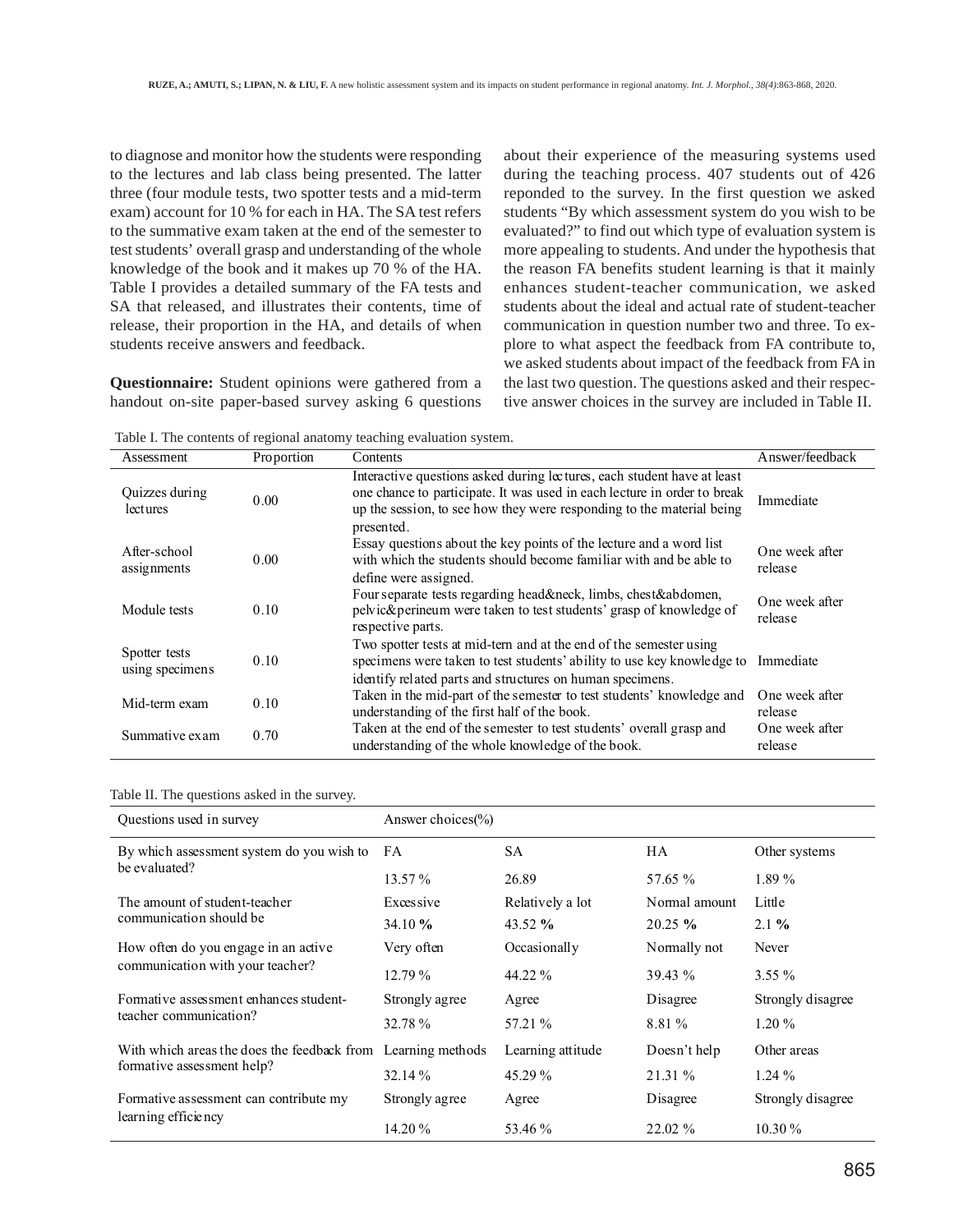**Data analysis:** The data collected were tabulated and analyzed by using the Statistical Package for Social Sciences (SPSS) version 22.0 for windows. The comparison between the average scores of SA, FA and HA was conducted by the statistical test of one way anova. And a Pearson correlation was conducted to analyze the correlation FA and SA scores, between SA and HA scores, FA and HA scores. In this study?statistical test assumptions were verified and P values less than 0.05 were considered significant.

# **RESULTS**

Students' average scores under three different assessment systems: Students' average scores under three different assessment systems(FA, SA and HA) were illustrated in Table III. Compared to SA, students' average points increased by 9.23 points  $(P<0.01)$  and 4.47 points (P<0.05) when evaluated by the FA and HA. The results showed the students' performance is higher when evaluated by the FA, but lower when evaluated by the SA, and moderately by the HA.

Correlation between three assessment systems: FA scores positively correlates to SA scores, and the Pearson correlation is 0.624(P<0.05, Table IV). This means that those who do well in their FA tests might also get a higher grade in their SA tests and those who fail on their FA tests might also likely to fail on the summative test. SA scores positively correlates to HA scores, and the Pearson correlation is 0.998 (P<0.05, Table IV).

Students' perceptions of HA and FA: A total of 407 out of 426 students responded to the on-site survey, giving a response rate of 95.08 %. The results are summarized in Table II. 57.65 % of the students wishes to be assessed by the HA. 97.9 % of the students think that the frequency of studentteacher communication should be at a higher or at least at a normal rate, while only 12.79 % of the students engage in active communications with teachers on a frequent basis and 44.22 % on occasional basis. On the other hand, others

Table III. Students' average scores under three different assessment systems.

|                | FА                | S A                                                                           | HA                 |
|----------------|-------------------|-------------------------------------------------------------------------------|--------------------|
| Average scores | $75.57 \pm 13.35$ | $66.34 + 16.79$ F                                                             | $71.01 + 14.12$ FS |
|                |                   | Means $P < 0.01$ when compared to $SA$ Means $P < 0.01$ when compared to $FA$ |                    |

Table IV. Pearson correlation between FA and SA.

| Group     |                     | FA  | SА     |
|-----------|---------------------|-----|--------|
| <b>FA</b> | Pearson Correlation |     | 0.624  |
|           |                     |     | 0.0001 |
|           | n                   | 370 | 370    |

normally don't or never communicate with teachers. After introducing FA, 89.99 % of the students agrees or totally agrees with the fact that FA enhances student-teacher communication. 32.14 % of the students think that FA helps them find better learning methods and 45.29 % of the students think that FA helps them form the right learning attitude.

# **DISCUSSION**

Students' affinity for acquiring and retaining knowledge is likely determined by alignment of intrinsic learning styles and surrounding learning environments (Chapman & Hakeem, 2015). Progress assessments, both FA and SA, are deemed imperative part of the educational process.

The goal of SA is to evaluate student learning at the end of a school year or semester by comparing it against certain standard or benchmark (Fowell *et al*., 1999; Raupach *et al*., 2013; Mitra & Barua). Since SA focuses mainly on the single test or output at the end, it not only makes almost all individuals anxious and disruptive, but also might lead students to spend great deal of time and energy on test papers that resembles the SA instead of focusing on the developing practical skills in regional anatomy. Besides, being a single test, there is no chance for the students to recover or compensate (Schaper *et al*., 2013).

FA, on the other hand, refers to a wide variety of methods that teachers use to conduct in-process evaluations of student comprehension, learning needs, and academic progress during a lesson or unit (Wagholikar *et al*., 2013). FA help teachers identify concepts that students are struggling to understand, skills they are having difficulty acquiring, or learning standards they have not yet achieved so that adjustments can be made to lessons, instructional techniques, and academic support.

FA deals with small areas of content as it is an ongoing process (Lee *et al*., 2018). While, SA deals with the whole project as it is performed after the completion of a certain course. SA can be used to great effect in conjunction and alignment with FA, and instructors can consider a variety of ways to combine these approaches. The primary purpose of this study was to determine if HA , the combination of SA and FA, is a better measuring system in terms of being practical and being reflective of student performance than SA or FA implemented alone. Researchers have found that FA would enhance summative exam scores in medical students, dental students, and variety of other undergraduate majors (Brar *et al*., 2007; DiVall *et al*.; Chisnall *et al*., 2015; Valero & Cardenas, 2017).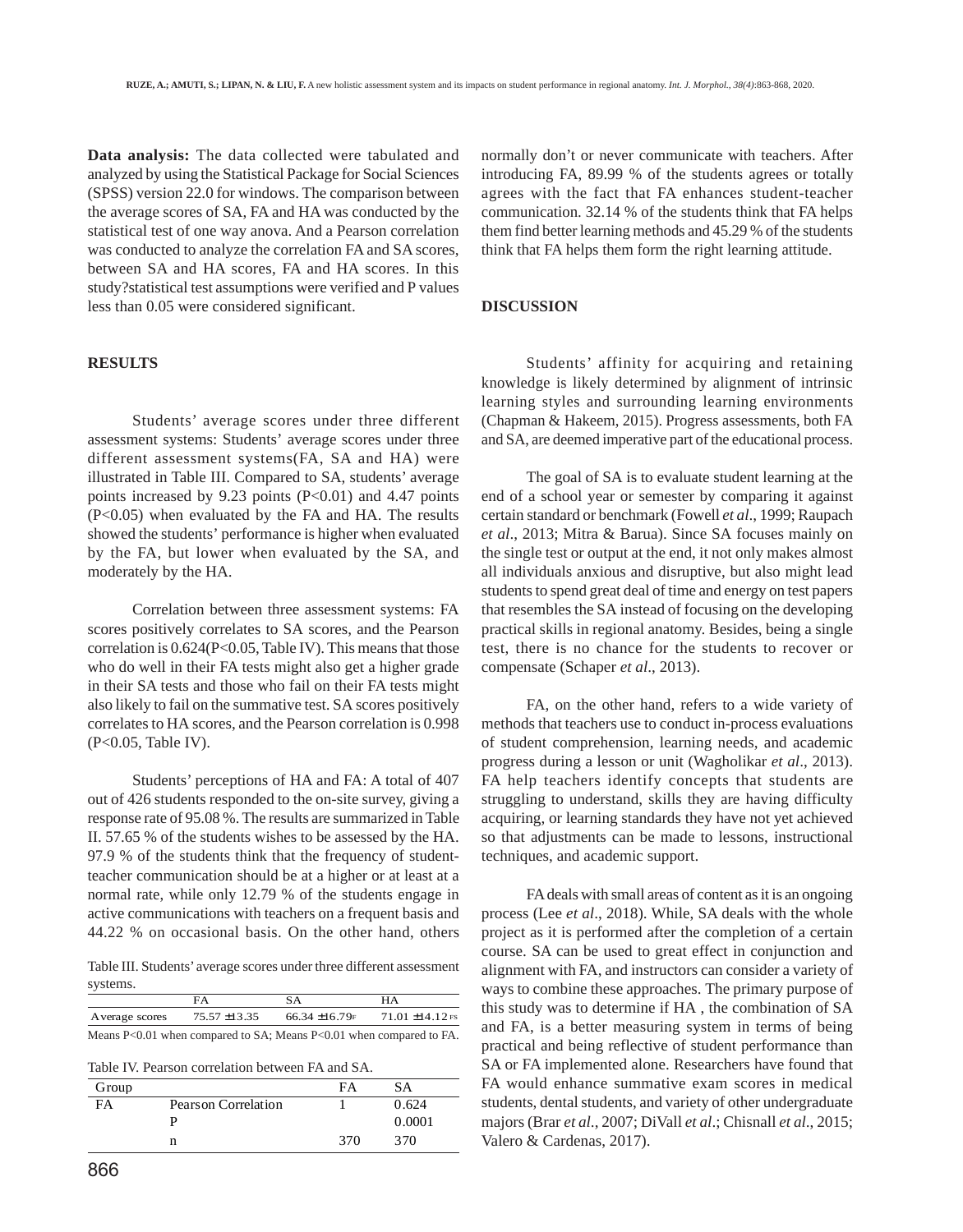Our study illustrates that students' average scores increases when the FA accounts for a certain portion in the final measuring system. And when the FA was solely used as the final measuring system, students' average scores were the highest. This outcome does not necessarily mean that FA, when used as the only final measure would increase student performance or is the most reflective form of measurement. Because FA tests in our study were consisted of several separate modules taken in different period of times during the semester, they only deals with the small areas of content as it an ongoing process. They can only evaluate student performance in respective module. Therefore, FA tests can't measure the overall grasp or the understanding of the whole knowledge of the book. One of the possible reasons for this phenomenon is the fact that FA tests require a much smaller range of knowledge than the SA test. And this makes it easier for students to prepare for FA test. Therefore, when FA tests accounted for the 30 % of the final measuring system, students' average scores was increased by 4.67 points (P<0.05). And when FA was used as the only final measuring system, students' average scores was increased by 9.23 points (P<0.01). This study shows that students' FA scores positively correlate to their SA scores, meaning FA scores, in some extent, can predict SA scores. Reasons for the improvement of performance between FA and SA may include increased motivation from a poor mark in FA tests, improved exam techniques from the chances to practice and the findings of better learning strategies. Our study also indicates that SA scores positively correlate to HA scores. This means that, being a major element in HA, SA enables HA to reach the goal of evaluating student learning at the end of a school year or semester by comparing it against certain standard or benchmark.

Questionnaire from this study reveals that, most of the students expects a higher rate of student-teacher communication than they actually engage in and the implementation of FA increased the frequency of it. This may be one of the reasons FA would enhance SA scores. On the other hand, there are also reports that argue, in fact, FA does not improve summative exam performance (Buchanan, 2000; Brothen & Wambach, 2001; Haberyan, 2003). One of the underlying reasons for that is the fact that student performance from FA usually does not contribute to the overall measuring system undermines its value and lessens the importance students give to it (Fowell *et al*.; Cook *et al*., 2006; Chisnall *et al*.). This mechanism would result in a situation that students may go through the motions and not give their best when taking FA tests, meaning students who pass the FA tests are likely to pass the SA, but the majority of students who fail the FA tests are also likely to pass the SA. Therefore adding the test scores from FA to the overall measuring system would encourage students to attach greater importance to FA tests, which in turn promotes student learning.

In this study, the final measuring system, HA is a hybrid of SA and FA, in which SA and FA respectively accounts for the 70 % and 30 %. As it has been listed on the Table I, FA also includes quizzes during lectures and afterschool assignments, which accounts for 0 % of the final measurement. In spite of their zero percentage, timely feedback is given to the students. As for the proportions of the assessments in HA, SA accounts for 70 % because the final measuring system should be able to evaluate students' overall grasp and understanding of the whole knowledge of the subject. Three sets of FA tests account for 30 %, because adding the test scores from FA to the final measuring system would encourage students to attach greater importance to FA tests, which in turn promotes student learning.

#### **ACKNOWLEDGEMENTS**

The authors are grateful to the Research and Ethics Committee of Xinjiang Medical University for granting permission to conduct this study.

**RUZE, A.; AMUTI, S.; LIPAN, N. & LIU, F.** Un nuevo sistema de evaluación holística y sus impactos en el rendimiento de los estudiantes en anatomía regional. *Int. J. Morphol., 38(4)*:863-868, 2020.

**RESUMEN:** Las evaluaciones sumativas y formativas son dos formas complementarias superpuestas de evaluar el progreso de los estudiantes en la enseñanza y el aprendizaje de la anatomía regional. El presente estudio fue diseñado para crear un sistema nuevo de evaluación integral que abarque tanto las evaluaciones sumativas como las formativas, y evalúe sus impactos en el rendimiento de los estudiantes de la anatomía regional. Se diseñó e introdujo una colección de cinco pruebas de evaluación formativa en el proceso de enseñanza de la anatomía regional, y sus desempeños se combinaron con los puntajes de la evaluación sumativa tomada al final del semestre para formar la evaluación holística. Además, se realizó una encuesta anónima para recopilar las percepciones de los estudiantes con respecto a las evaluaciones. Encontramos que, en comparación con los puntajes de la evaluación sumativa, los puntos promedio generales de los estudiantes son más altos en 4,67 puntos (P <0,05) y 9,23 puntos (P <0,01) cuando se evalúan mediante la evaluación holística y formativa; los puntajes de las evaluaciones formativas se correlacionan positivamente con los puntajes de las evaluaciones sumativas, y la correlación de Pearson es 0,624. La investigación del cuestionario mostró que el 57,65 % de los estudiantes desea ser evaluado por los evaluadores holísticos, y el 97,9 % de los estudiantes piensa que la evaluación holística puede promover la frecuencia de la comunicación entre estudiantes y maestros, útil para formar una actitud correcta de